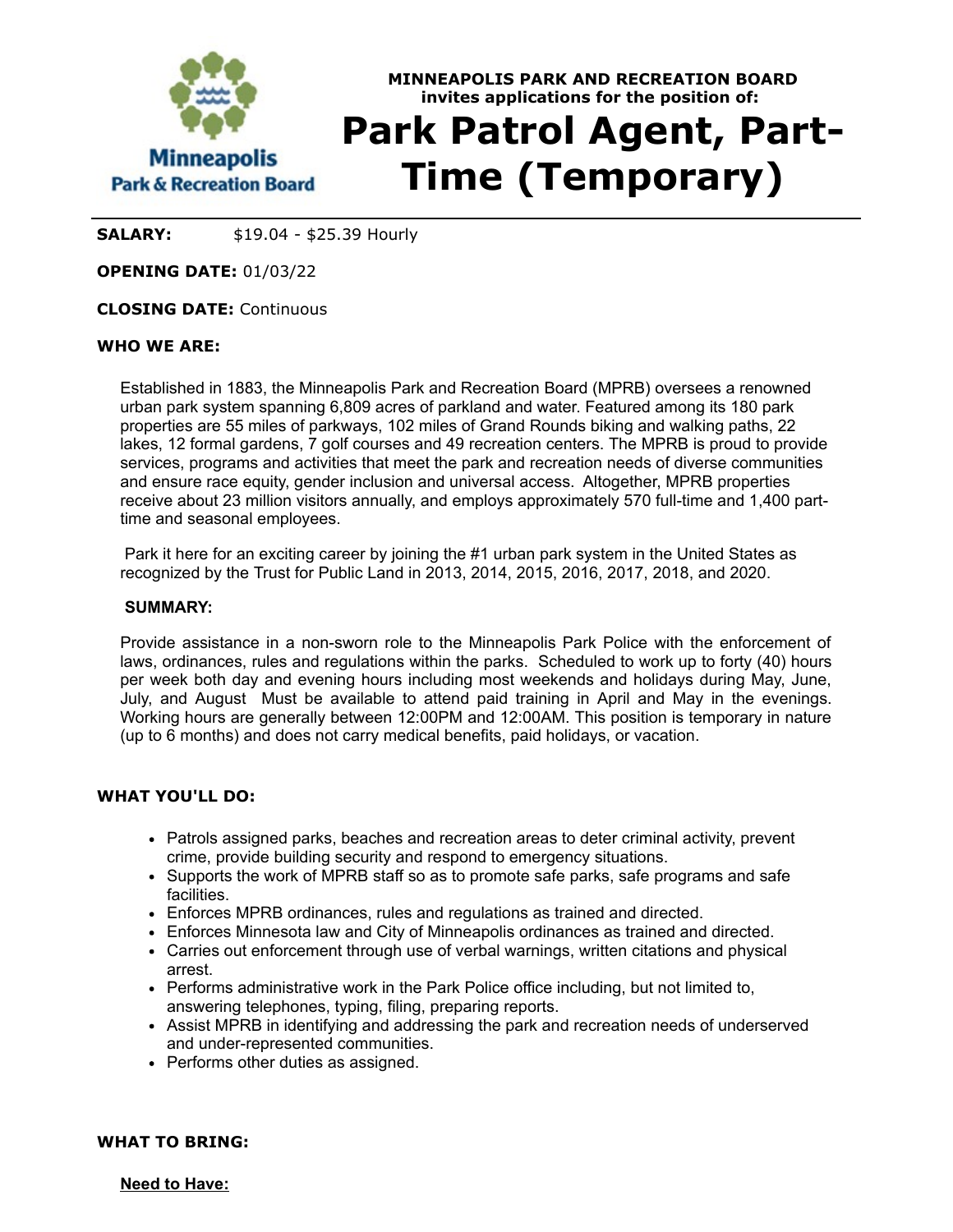- $\bullet~$  High school diploma or equivalent and at least one (1) year of college credits toward a degree in law enforcement, teaching, counseling or closely related field.
- One (1) year of experience working in a closely related position in law enforcement, teaching, security, counseling or working in a role supervising children and/or adults.
- An equivalent combination of relevant education and experience may be considered. (4 years of relevant military service may replace college and experience.)
- Must possess and continue to maintain a valid Minnesota driver's license with good driving record at time application and during employment.
- Must have current First Aid and CPR certification (or ability to obtain within six months of hire) and retain both certifications during employment.

## **Nice to Have:**

• Fluency in a second language preferred.

## **Physical Requirements:**

- Ability to work in uniform patrolling on foot, bicycle or other vehicle.
- Ability to jump and crawl over/under objects.
- Ability to work in all types of weather conditions.
- Ability to run and chase and wrestle and subdue suspects.
- Ability to lift or drag heavy objects.
- Must be able to pass a rigorous medical examination including drug and alcohol screening and a psychological examination.
- Must have vision correctable to 20/40 in both eyes and be able to distinguish red, yellow and green colors.
- Must have a standard hearing average threshold without correction of no least than 40decibel loss on the average at 500, 1000, 2000, 3000 Hertz frequencies in the better ear.

## **Skills Crucial to Success in This Role:**

- Knowledge of arrest procedures and investigative techniques.
- Ability to learn, understand and correctly interpret Park Board ordinances as well as related city and state statutes.
- Ability to understand and follow work rules, policies and procedures related to Park Police safety protocol.
- Ability to interact and communicate effectively with individuals and groups of diverse socioeconomic backgrounds.
- Ability to work in a team environment, demonstrate flexibility and patience in adapting to changing conditions and situations.
- Outstanding customer service principles and practices and standards for a diverse customer base.

## **FLSA Status**: Non-exempt

**Union Status**: Non-represented at start of employment; AFSCME Local #9 after 67 days of continuous employment

# **ADDITIONAL INFORMATION:**

## **Application and Selection Process:**

- To apply for this temporary position, applicants must complete an online application with supplemental questions at www.minneapolisparks.org/jobs. Applicants are encouraged to include a cover letter or resume with their application. Late applications will be rejected.
- References, including verification of employment and work performance, may be considered.
- Upon receiving a conditional offer of employment, the applicant will be asked to sign an informed consent allowing the Minneapolis Park and Recreation Board to obtain their criminal history in connection with the positions sought. View the MPRB Background Check Policy at [https://www.minneapolisparks.org/wp-content/uploads/2021/05/Background-](https://gcc02.safelinks.protection.outlook.com/?url=https%3A%2F%2Fwww.minneapolisparks.org%2Fwp-content%2Fuploads%2F2021%2F05%2FBackground-Check-Policy.pdf&data=04%7C01%7C%7Cf2ad0c4bdc484ea42e7208d910b17530%7C64978fab645c49ceb833754623612d22%7C0%7C0%7C637559176616344615%7CUnknown%7CTWFpbGZsb3d8eyJWIjoiMC4wLjAwMDAiLCJQIjoiV2luMzIiLCJBTiI6Ik1haWwiLCJXVCI6Mn0%3D%7C1000&sdata=O4Pa1eIIiAw4Th%2BM9QnqyC9q5nhQC9COgaJ4FdWDPv8%3D&reserved=0)Check-Policy.pdf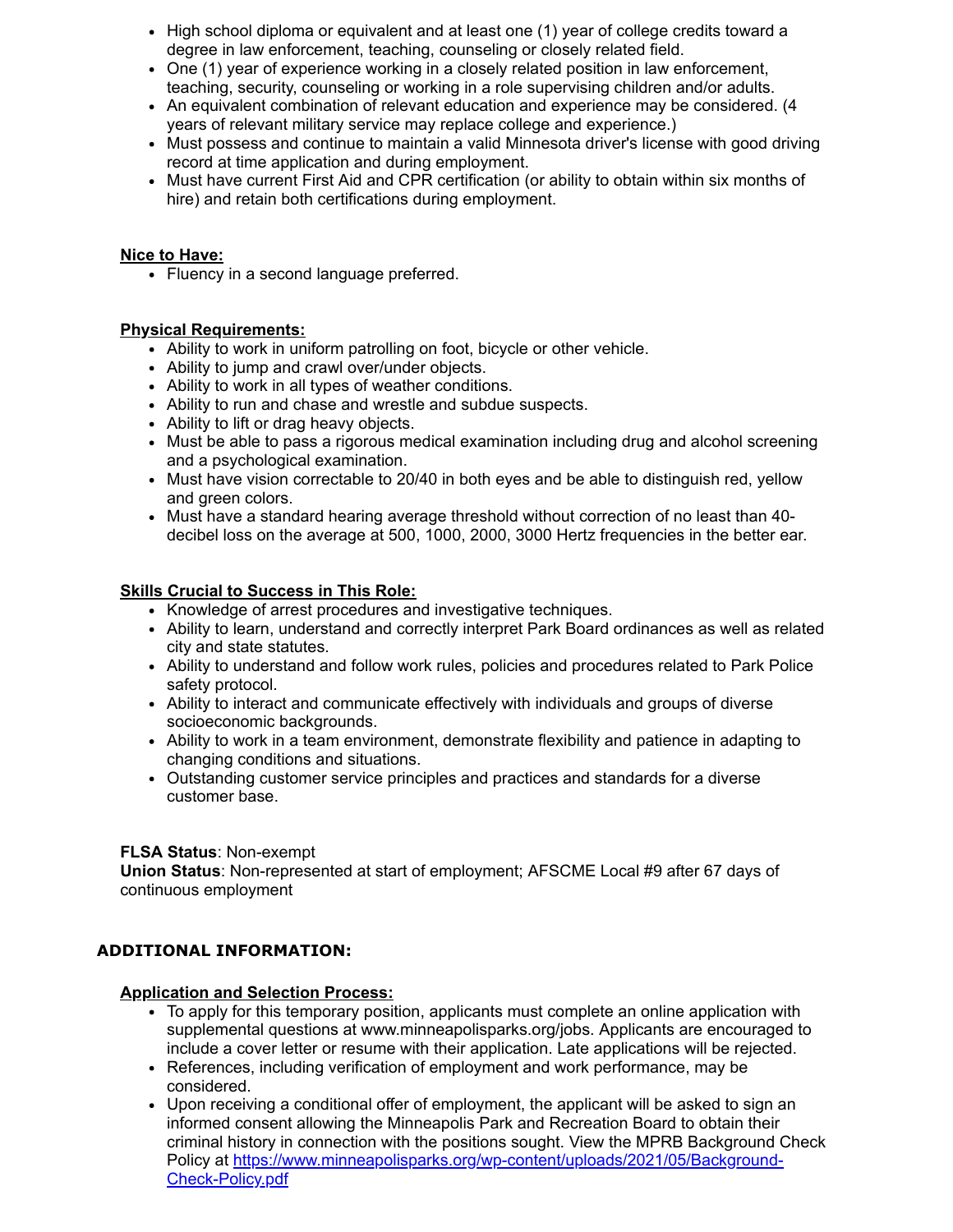Applicants must also pass a pre-employment physical examination including drug and alcohol screening and a psychological examination.

Please note that HR reserves the right to limit the number of people invited to successive testing events. Position will be open until filled.

The MPRB is a tobacco-free workplace and park system. The MPRB is an Equal Opportunity Employer.

APPLICATIONS MAY BE FILED ONLINE AT: [http://www.minneapolisparks.org](http://www.minneapolisparks.org/)

Position #REQ00637 PARK PATROL AGENT, PART-TIME (TEMPORARY)  $K<sub>C</sub>$ 

2117 West River Rd N Minneapolis, MN 55411

[hr@minneapolisparks.org](mailto:hr@minneapolisparks.org)

# **Park Patrol Agent, Part-Time (Temporary) Supplemental Questionnaire**

1. Following are a series of supplemental questions to assess your job-related experience and qualifications. The information on the application and your responses to the following supplemental questions will be used in a competitive evaluation of qualifications and will be used to determine who is invited to interview. Therefore, all applicants are encouraged to be complete and thorough in their answers. The employment history and education detailed in your general online application must validate/support your responses to the supplemental questions. If your responses cannot be validated, you will not proceed to the next step of the selection process. A resume may be submitted, but it will not substitute for the general online application or supplemental questions; responses such as "see resume," "see application," or a separate attachment with responses to supplemental questions will not be considered.

 $\Box$  I acknowledge that I have read and understand the above information and instructions.

- \* 2. Indicate the highest level of educational degree you have received:
	- $\Box$  High School Diploma or equivalent
	- Associate's Degree
	- Bachelor's Degree
	- Master's/Post-Graduate Degree
	- $\Box$  I do not have a degree
- \* 3. Do you have at least one year of college credit towards a degree in law enforcement, teaching, counseling, or closely related field?
	- □ Yes
	- $\Box$  No
- \* 4. Do you have at least one year of experience working in a position such as law enforcement, teaching, security, counseling, or working in a role supervising children and/or adults?

□ Yes

- **O** No
- \* 5. Do you have a valid driver's license?
	- □ Yes
	- $\Box$  No
- \* 6. Are you a fluent speaker in a language other than English? If yes, please indicate the language. If not, enter No.